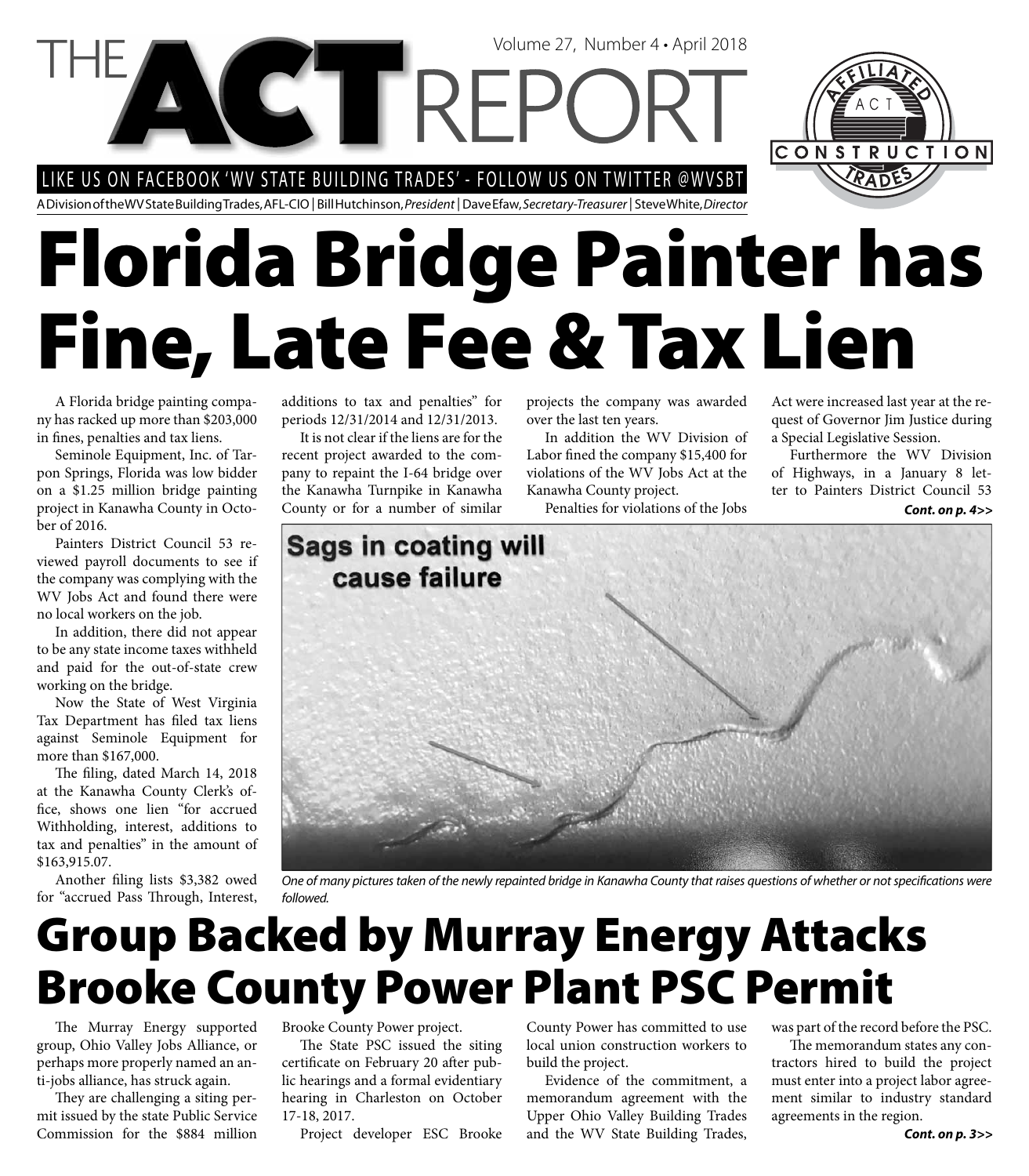# **State Pipe Trades Apprentice Contest Held**

The West Virginia State Pipe Trades held their annual Apprenticeship Contest in Huntington April 2 - 5.

The event took place at the training center of UA Local 521 with apprentices from the five local unions based in West Virginia.

Contestants competed in four categories: Plumber; Pipefitter; Welder; and HVAC Technician.

In addition an award is given to the overall best performing local. This year Wheeling Local 83 won the overall award.

Apprentices are given hands-on tests in a variety of skill areas including solder, braze, isometric drawing, welding, rigging, tube bending, plumbing, pipe layout, screwed pipe, builders level and underground layout.

They also were given a written test.

"All of the contestants did an excellent job and represented their locals well," said James Chinn Jr., Training Coordinator for Local 521.

"I want to thank our judges along with many volunteers who made this a successful event."

An awards banquet was held Thursday, April 5th where the winners in each category were announced.

Winning in the Plumbing category was Jacob Dierkes of Local 152, Morgantown.

For Pipefitter, Trevor Dunn from Local 83 Wheeling got top honors.

Winning Welder was Philip Covin, also from LU 83. Aaron Steele from LU 83 won for HVAC Technician.

Prizes were awarded for each category.

The winners will take part in the Region 2 competition which will be

#### **Kentucky Republicans Hate Teachers & Workers Just Like in WV**



Teachers and other workers pack the Kentucky Capitol in early April to protest the many attacks from Republican Legislative Leaders. According to KY State Building Trades State Director Bill Finn the Republican majorities in both House and Senate passed a 291 page bill harming public employee pensions by sneaking it into a sewer bill and passing it within just a few hours. The state repealed prevailing wage and passed so-called right-to-work last year.

held in Charleston the second week of June.

Contestants from WV, Michigan,

Indiana, Kentucky, Ohio, Pennsylvania, Maryland, Virginia and the District of Columbia will compete.



Plumber contestants set commercial toilet carriers during the WV State Pipe Trades Apprenticeship Contest held in Huntington. Pictured front to back: Jacob Dierkes, LU 152 Morgantown; Kyle Phillips, LU 565 Parkersburg; and Joe Battistelli, LU 83 Wheeling.

# **PW Repeal Leads to 15% Drop in Benefits**

A new study published in the Journal of Public Works Management & Policy analyzed wage and benefits data from 1972 to 2012  $(1977$  to 2012 for benefits) to determine if prevailing wage repeal has an effect on worker pay and benefits.

The bulk of this study examined the effect on "voluntary" worker benefits (primarily health insurance, pension contributions and apprenticeship training) after prevailing wage is repealed at the state level. With the data collected, researchers from the University of Utah tested the effects on state-level construction wages and benefits from 10 state repeals of PW laws.

The research revealed that after state-level PW repeals, annual average voluntary benefit contributions paid by contractors on behalf of blue and white collar construction employees combined fell substantially between 11% to 15%.

The researchers indicated that

since the data combined white and blue collar workers, it is possible that the percentage of decline in benefit contributions of blue collar workers could be even higher.

The research revealed that in addition to reducing wages, repealing PW laws has a serious impact on benefits to workers as well. The authors note that since voluntary benefits can be a substantial part of compensation they incentivize construction workers to stay in the industry through the cyclical downturns and volatility of the industry.

Providing family friendly health, pension and training benefits helps to retain skilled workers and helps to reduce the impact of worker shortages.

The authors suggest further study is needed into how wage and benefit decreases create worker shortages and a decline in skill level which in turn will cause a serious problem for contractors and the industry.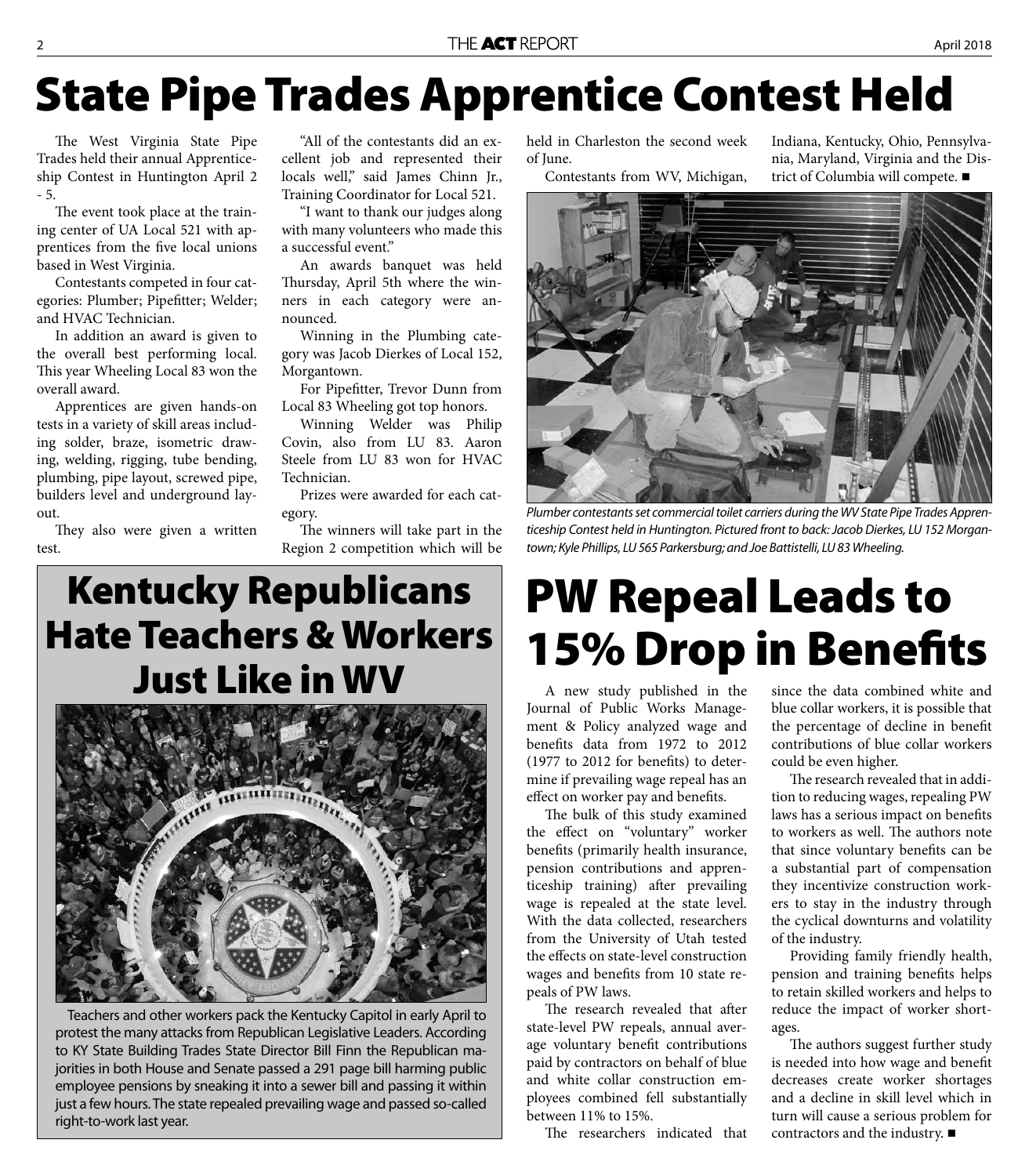# **2018 Primary Building Trades Endorsement**

| <b>U.S. Senate - Joe Manchin</b>     | 6th                         |      |
|--------------------------------------|-----------------------------|------|
| <b>U.S. House of Representatives</b> | 7th                         |      |
| 1st District David McKinley          | 8th                         |      |
| 3rd District Richard Ojeda           | 9th                         |      |
|                                      | <b>State Senate</b>         | 10th |
| 1st                                  | William Ihlenfeld           |      |
| 2nd                                  | Denny Longwell              |      |
| 4th                                  | <b>Brian Prim</b>           | 11th |
| 5th                                  | Mike Woelfel                | 12th |
| 6th                                  | Charles Sammons             | 13th |
| 7th                                  | Ron Stollings               | 14th |
| 8th                                  | Mark Hunt                   | 16th |
| 10 <sub>th</sub>                     | Stephen Baldwin             |      |
| 11th                                 | Bill Hamilton (R)           |      |
| 12 <sub>th</sub>                     | Mike Romano                 | 17th |
| 13 <sub>th</sub>                     | <b>Bob Beach</b>            |      |
| 14th                                 | Stephanie Zucker            | 19th |
| 16th                                 | John Unger                  |      |
| 17th                                 | <b>Terrell Ellis</b>        | 20th |
|                                      | <b>House of Delegates</b>   | 21st |
| 1st                                  | Diana Magnone,              | 22no |
|                                      | Randy Swartzmiller          |      |
| 2nd                                  | <b>Phillip Diserio</b>      | 23rd |
| 3rd                                  | Shawn Fluharty,             | 24th |
|                                      | Erikka Storch (R)           |      |
| 4th                                  | Joe Canestraro, Lisa Zukoff | 25th |
| 5th                                  | Dave Pethtel                | 26th |

| 6th  | <b>T. Chris Combs</b> |  |  |
|------|-----------------------|--|--|
| 7th  | Lissa Lucas           |  |  |
| 8th  | David Bland           |  |  |
| 9th  | Jim Marion            |  |  |
| 10th | <b>Andy Daniel,</b>   |  |  |
|      | Harry Deitzler,       |  |  |
|      | J. Morgan Leach       |  |  |
| 11th | James Pickens         |  |  |
| 12th | <b>Missy Morris</b>   |  |  |
| 13th | <b>Scott Brewer</b>   |  |  |
| 14th | Brianne Solomon       |  |  |
| 16th | Sean Hornbuckle,      |  |  |
|      | Matt Spurlock,        |  |  |
|      | Vera Miller (R)       |  |  |
| 17th | Chad Lovejoy,         |  |  |
|      | Matthew Rohrbach (R)  |  |  |
| 19th | Ken Hicks,            |  |  |
|      | Robert Thompson       |  |  |
| 20th | <b>Barry Marcum</b>   |  |  |
| 21st | Phyllis White         |  |  |
| 22nd | Gary McCallister,     |  |  |
|      | Zack Maynard (R)      |  |  |
| 23rd | Rodney Miller         |  |  |
| 24th | Ralph Rodighiero,     |  |  |
|      | Susan Perry           |  |  |
| 25th | Tony Paynter (R)      |  |  |
| 26th | Ed Evans              |  |  |

### **The Endorsement Process Steps**

All candidates for State Delegate and State Senate get a questionnaire from the WV AFL-CIO.

Those who fill out the questionnaire get an interview before a committee of union members usually put together by local labor councils.

The questions and interviews focus on work related issues such as restoring prevailing wage or opposing so-called right-to-work.

If a candidate has a voting record that is also considered. Questions about a candidate's capacity to run an effective race are also raised.

The committees then make recommendations to the State Committee on Political Education (COPE) made up of representatives from all unions and councils who are affiliated with the WV AFL-CIO.

This year COPE met on March 24 where the recommendations of local labor councils were voted on.

COPE actions include an endorsement, which takes a vote of at least two-thirds of those present, or "no action" meaning individual unions can take an action if they chose but no position is taken by the state.

The WV State Building and Construction Trades, and individual affiliates, then consider whether or not to take a position where COPE has not.

This year in three races, US Congress and two State Senate races the Building Trades added candidates to the endorsement list.

For the most part the Trades follow the COPE recommendations but reserve the right to make changes as they see fit.

We hope you will consider the endorsed candidates and know they have undergone a thorough review.

Most important please vote.

| 27th   | Carol Bailey, Lacy Watson,                              | 46th | Robert "Bob" Stultz        |
|--------|---------------------------------------------------------|------|----------------------------|
|        | Phoebe Meadows                                          | 47th | Ed Larry                   |
| 28th   | Andrew Evans, Sandy Shaw                                | 48th | Tim Miley,                 |
| 29th   | <b>Ricky Moye</b>                                       |      | Richard Iaquinta,          |
| 30th   | Mick Bates                                              |      | Robert Garcia,             |
| 31st   | Richard Snuffer                                         |      | Derek McIntyre             |
| 32nd   | Luke Lively,                                            | 50th | Mike Caputo,               |
|        | Margaret Staggers,                                      |      | Linda Longstreth,          |
|        | Selina Vickers                                          |      | Michael Angelucci,         |
| 33rd   | David Walker                                            |      | Guy Ward (R)               |
| 34th   | <b>Brent Boggs</b>                                      | 51st | Barbara Fleischauer,       |
| 35th   | Andrew Byrd, Renate Pore,                               |      | Evan Hansen, Rodney Pyles, |
|        | James Robinette,                                        |      | Danielle Walker,           |
|        | Doug Skaff Jr.                                          |      | John Williams              |
| 36th   | Andrew Robinson,                                        | 52nd | Justin Hough (R)           |
|        | Larry Rowe,                                             | 53rd | Cory Chase                 |
|        | Amanda Estep-Burton                                     | 54th | John Hott (R)              |
| 37th   | Mike Pushkin                                            | 55th | Isaac Sponaugle            |
| 38th   | Tom Tull                                                | 56th | Will Skehan                |
| 39th   | David "Woody" Holmes                                    | 58th | Bibi Hahn                  |
| 40th   | Melissa Huffman,                                        | 59th | John Isner                 |
|        | <b>Ronald Shamblin</b> (R)                              | 61st | Jason Barrett              |
| 41st   | Paul O'Dell Jr.                                         | 63rd | Sam Brown                  |
| 42nd   | Jeff Campbell,                                          | 64th | Barby Frankenberry         |
|        | Cindy Lavender-Bowe                                     | 65th | Sammi Brown                |
| 43rd   | Bill Hartman, Phil Isner                                | 66th | David Dinges               |
| 44th   | Dana Lynch                                              | 67th | John Doyle                 |
| $n$ 11 | $C = 1.1$ , $C1:1:1$ $U1$ $U1C$ , $D = 11$ , $T1$ $U1C$ |      |                            |

 $Bold =$  Candidates affiliated with WV State Building Trades/ACT

#### *Brooke County Power*

#### *Continued from Page 1*

This means local union construction workers will build the project under the same terms and conditions established at other major projects.

OVJA lawyers argue that agreement, which would allow some workers from nearby Ohio and Pennsylvania to work on the project, is not good enough.

OVJA asserts Brooke Power did not demonstrate there will be "a substantial positive impact on both the State and local economies and local employment during construction and operation" of the proposed plant.

"It is very upsetting to learn about this legal challenge that will put hundreds of local workers jobs in jeopardy," said Eran Molz, President of the Upper Ohio Valley Building Trades.

"Frankly it's insulting they are trying to twist our agreement that will put paychecks totaling many millions of dollars into local construction workers hands, as a way to hurt this project."

While ACT's attorney believes the legal challenge will ultimately be denied, for the time being it does not mean the project is stopped.

"The fact of the matter is the only evidence in the record is that there will be a substantial positive impact on the economy and employment," said ACT Attorney Vince Trivelli. "The PSC Decision was correct and we will urge the Supreme Court to uphold that Decision."

A hearing at the WV Supreme Court of Appeals has been set for September 5. It is expected OVJA will continue to challenge permits.

"OVJA's opposition, funded by Murray Energy, has accomplished nothing other than to jeopardize economic development in Brooke County and West Virginia and to threaten the livelihood of the Council's members," said Trivelli.